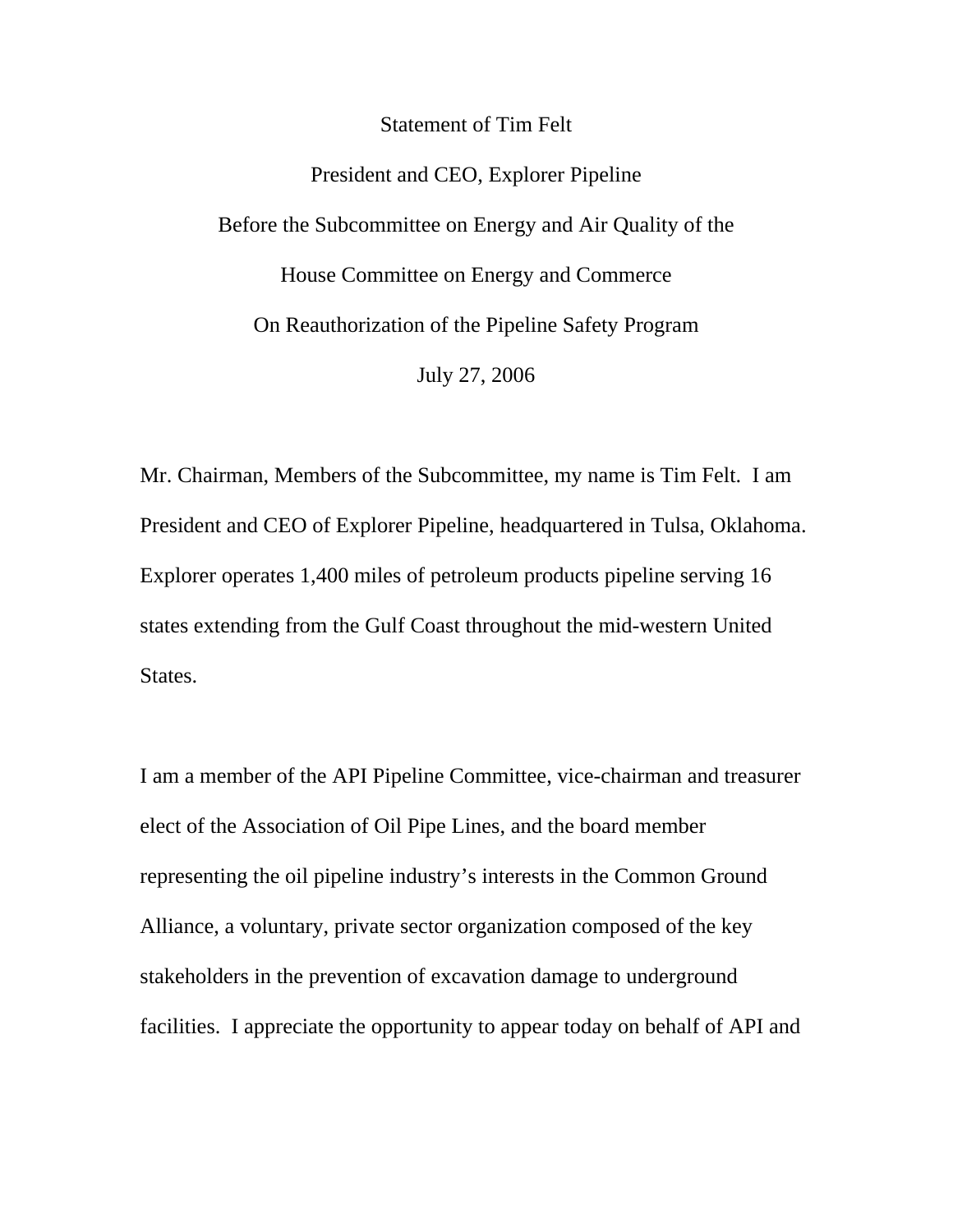AOPL. Together, API and AOPL represent the companies responsible for the vast majority of U.S. oil pipeline transportation.

As the Subcommittee reviews the current state of pipeline safety and the progress that has been made since the 2002 Act, these are the main points I would like to emphasize:

- The Pipeline Safety Improvement Act of 2002 is a success. Industry and DOT have cooperated to achieve significant improvement in pipeline safety, and this improvement is demonstrated by our industry's record. This record is reflected on the charts that accompany my testimony.
- The oil pipeline industry is making the investments that are required to fully comply with the law and in many cases to exceed the law's requirements. The oil pipeline industry plans to invest over \$1 billion in pipeline safety improvements over the next five years. Because of this it is very important that Congress reauthorize the DOT pipeline safety program in 2006 to send a clear signal that these investments are appropriate and DOT is on the right track in implementing the 2002 Act.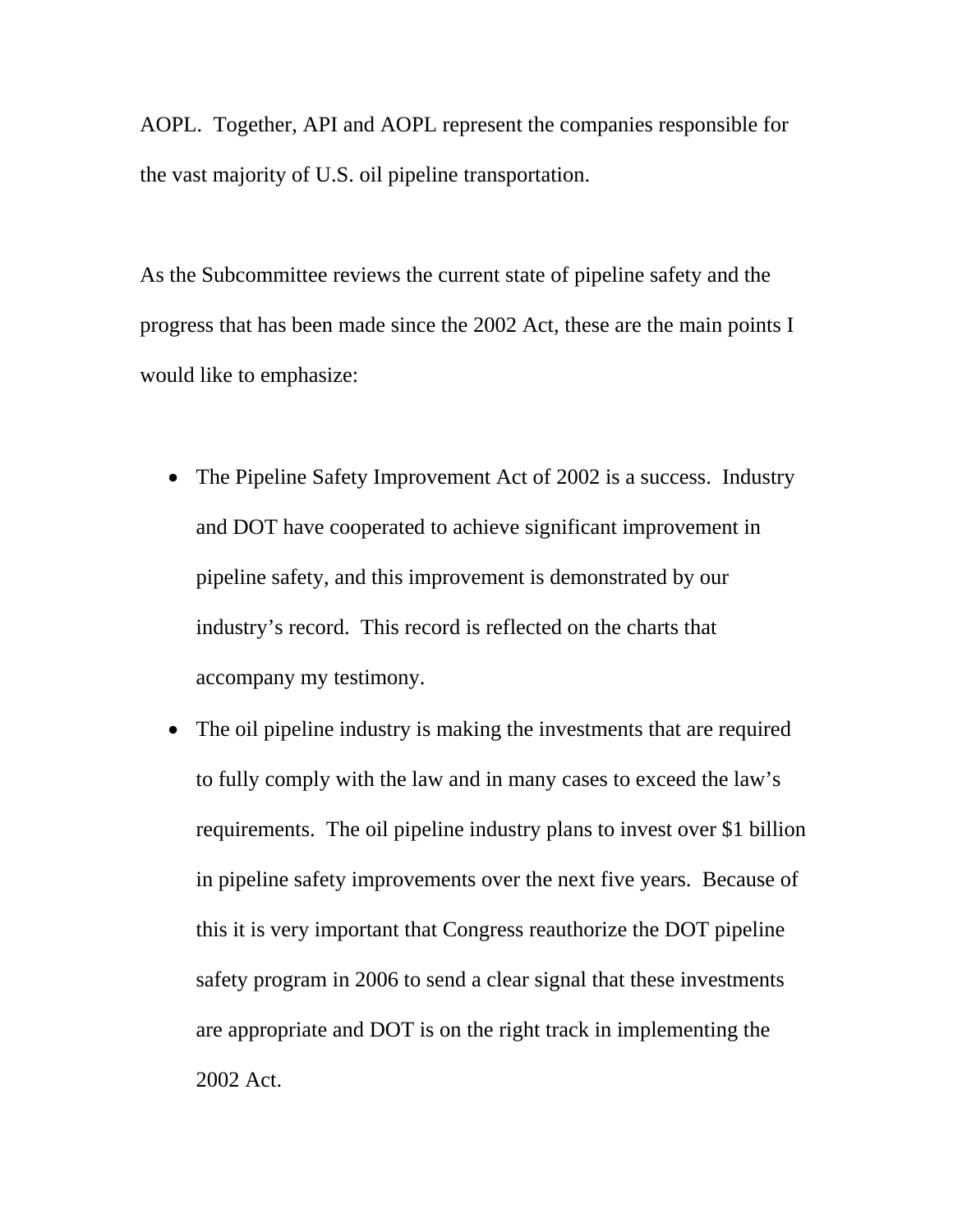• There are three principal legislative proposals to discuss, and, the prospects for a single, widely-supported bill are excellent. Earlier this year, the Bush Administration transmitted proposed reauthorization legislation, introduced as HR 5678. Last week the Transportation and Infrastructure Committee unanimously reported HR 5782, a bill that our industry can wholeheartedly support. HR 5782 has been rereferred to the Energy and Commerce Committee, which last week released its own discussion draft for comment. These proposals have a number of elements in common and address, for the most part, the same issues. The parties with an interest in pipeline safety and pipeline infrastructure ought to be able to work together to achieve a compromise that has very broad support. Our goal of passage of legislation this year is within reach.

My testimony will discuss the provisions of these various proposals that we think need the most focus in working towards this compromise. We urge the Energy and Commerce Committee to act promptly to mark up HR 5782, reconcile any differences with the Transportation and Infrastructure Committee's version and move to passage by the full House.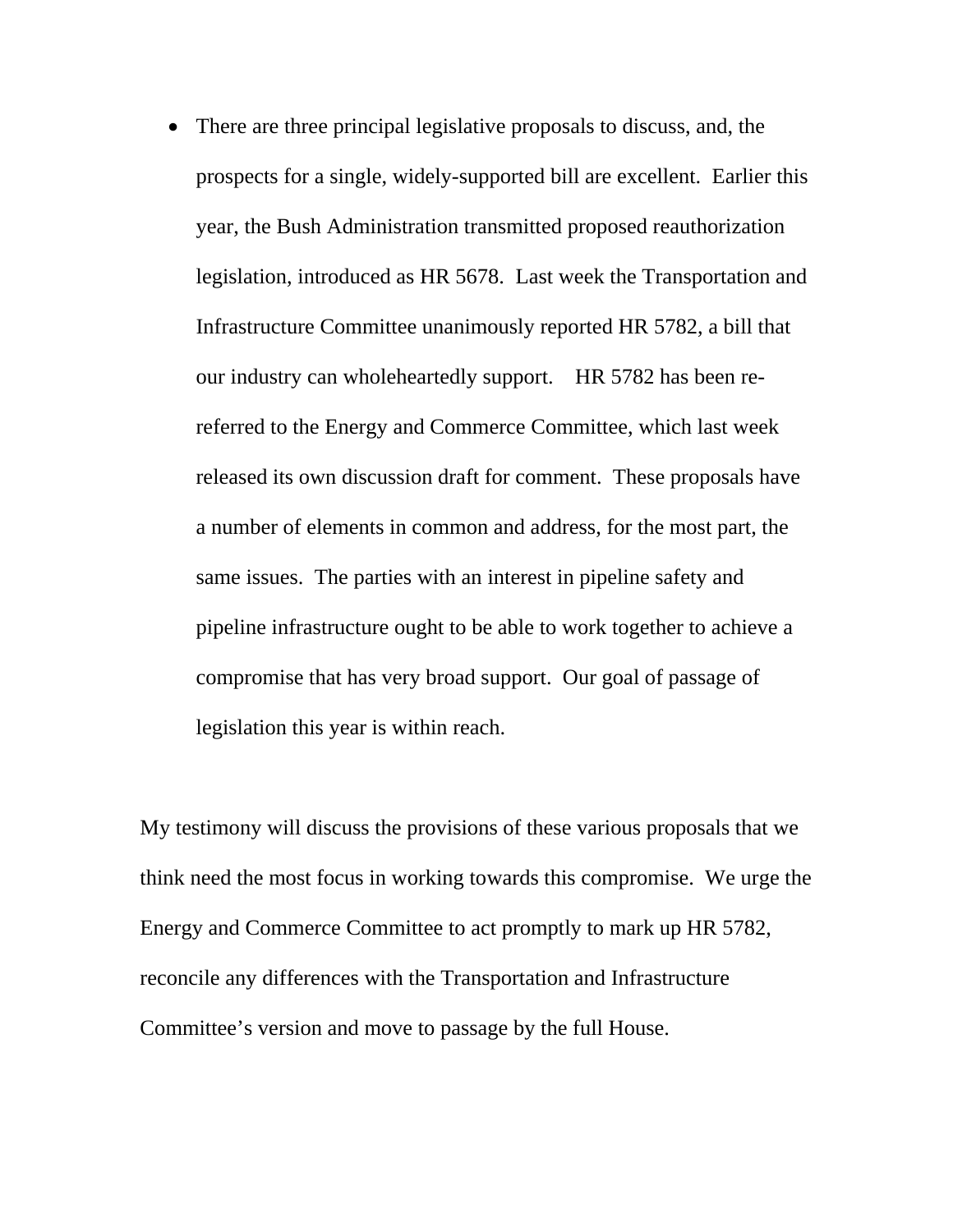#### The Role of Pipelines in Petroleum Supply

As we begin discussion of pipeline safety legislation, it is useful to remind the Subcommittee of the role oil pipelines play in energy supply. An understanding of this role leads to appreciation of the need for effective and workable policies to provide the certainty that this key part of the petroleum distribution system can carry out its role efficiently and safely.

About 40 percent of the total U.S. energy supply comes from petroleum, but the transportation sector depends on petroleum for 96 percent of its energy. Two-thirds of domestic crude oil and refined products transportation is provided by pipeline. Pipelines do this safely and efficiently. The cost to transport a gallon of petroleum by pipeline is very low, typically 2-3 cents per gallon. Transportation in the US would quickly come to a halt without pipelines to deliver crude oil to refineries and petroleum fuels to consumers in various parts of the country.

Oil pipelines are common carriers whose rates are controlled by the Federal Energy Regulatory Commission. Oil pipeline income is driven only by the volume transported and does not depend on the price of the products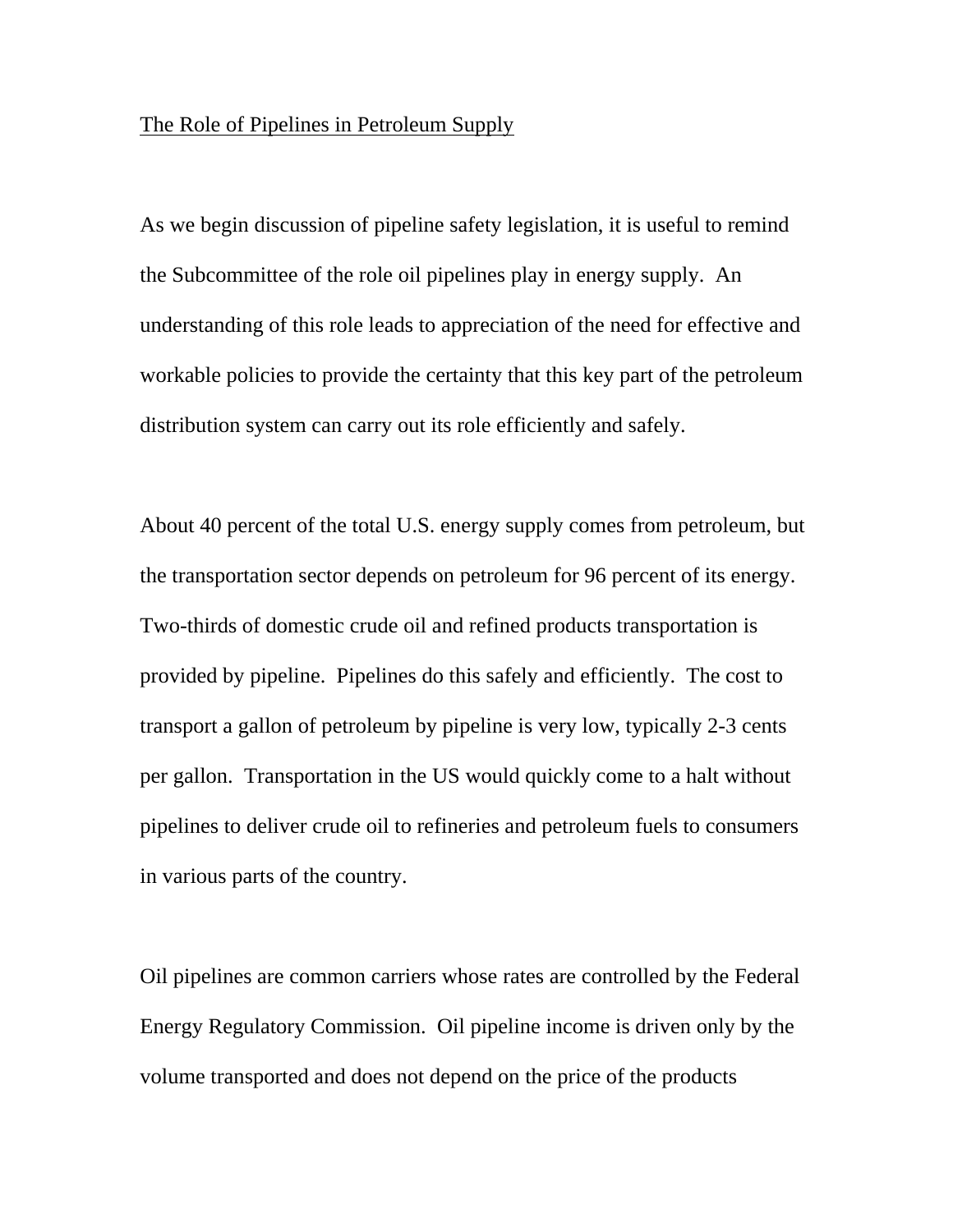transported. In fact, high oil prices have a negative impact on oil pipeline income by raising power costs and reducing demand for petroleum.

## Progress in Pipeline Safety

Oil pipeline operators have been subject to the DOT's pipeline integrity management regulations since March 2001, before enactment of the 2002 Act. DOT's inspections of operators' plans show that integrity testing will eventually cover approximately 82 percent of the nation's oil pipeline infrastructure. The oil pipeline industry is past the halfway point in the implementation of integrity management. Large oil pipeline operators (greater than 500 miles of pipeline) completed the required 50 percent of their baseline testing of the highest risk segments prior to the September 30, 2004 deadline set by the regulations. DOT has audited each of these operators under these regulations at least two times – an initial "quick hit" audit and one subsequent full audit. Many are involved in a third audit cycle. Although operating under a different deadline, similar progress towards their requirements has been achieved by the small operators.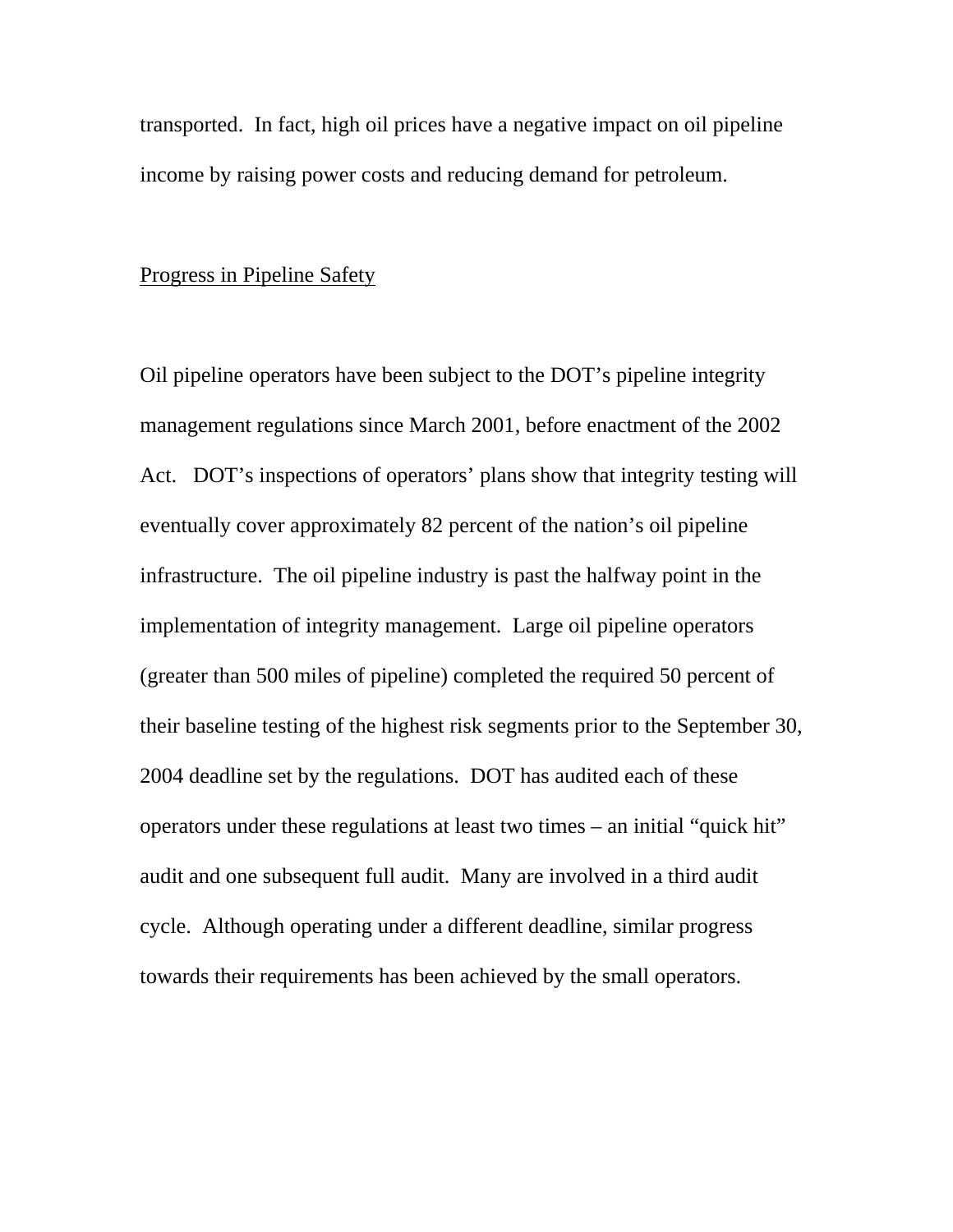Operators are repairing conditions in need of repair and less serious conditions that are found in the course of investigating defects. Operators are fixing what they find, often going beyond the requirements of the law.

# Improved spill record

As a result of this program, the oil pipeline spill record has improved dramatically in the last five years, as the exhibits show. The data for these exhibits comes from a voluntary industry program that since 1999 has collected extensive data on oil pipeline performance. These figures represent line pipe releases, which are those that occur outside the company's facilities and are the releases most likely to impact the public and the environment.

The trend is down for each cause category. The number of total releases dropped 51 percent, releases due to corrosion dropped 67 percent, and releases due to operator error dropped by 63 percent. Finally, releases from third party damage from excavation dropped 37 percent.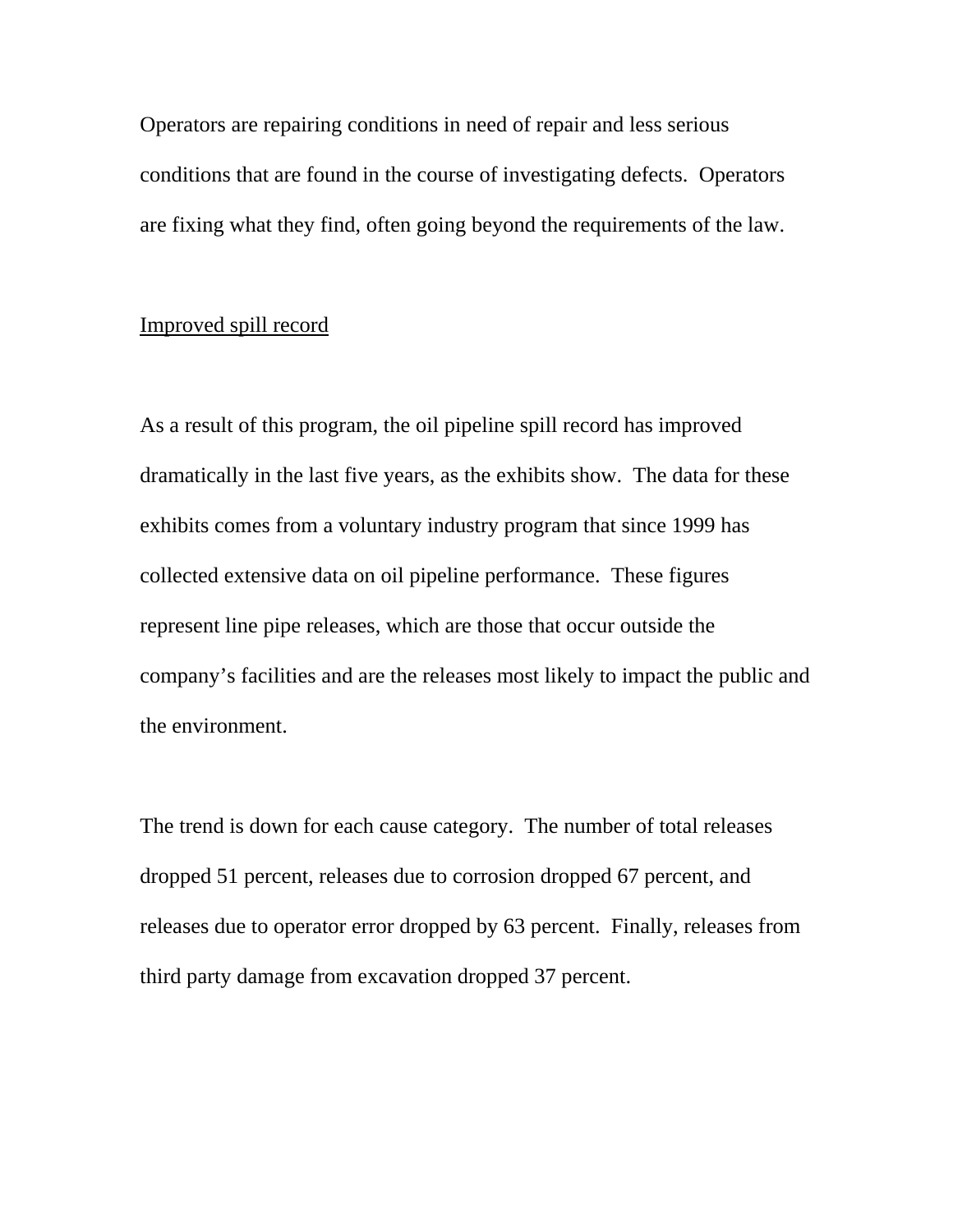The safety improvement has been dramatic even though the data only covers half the 7-year baseline assessment period for oil pipelines. We expect this trend to continue as we complete the first full cycle and begin the reassessment intervals. This provides a clear indication that the federal pipeline safety program is working.

This background underscores the importance of using this reauthorization cycle to endorse and, where appropriate, strengthen DOT's current pipeline safety program.

# Legislation

The legislative proposals under consideration in the House – HR 5678, HR 5782 and the Energy and Commerce discussion draft – all assume continuation of this good program and seek to make it better. I would like to highlight the provisions of these proposals that we believe are the most significant and deserve the most attention by the Subcommittee.

## Underground Damage Prevention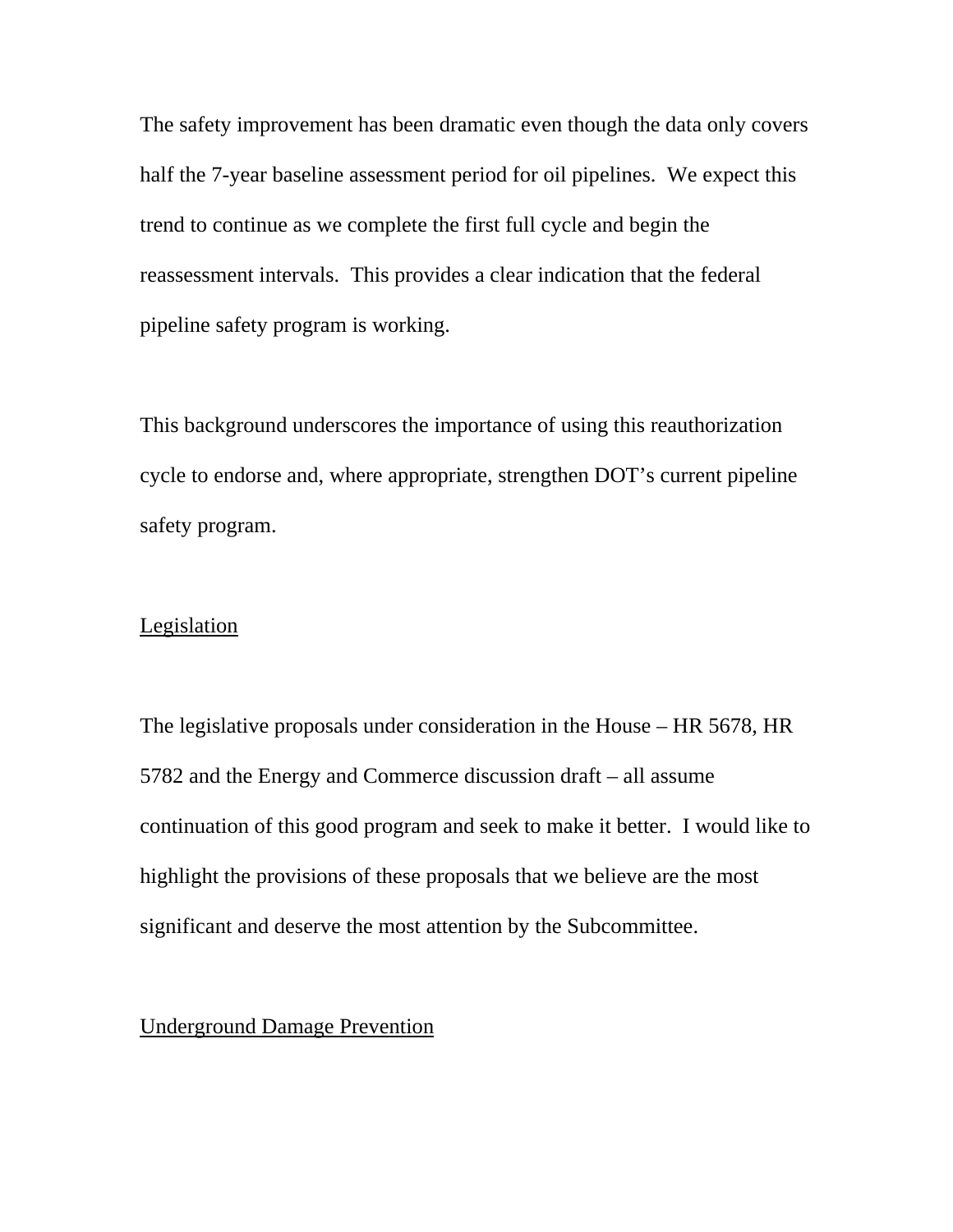Pipeline releases caused by excavation damage are the most traumatic, the largest, and are the most likely to threaten the public and the environment. At the center of HR 5678, HR 5782 and the discussion draft are similar provisions that will strengthen enforcement of state laws designed to prevent underground damage, and all include a comprehensive list of the elements, including effective enforcement, that characterize successful state underground damage prevention programs. These elements were developed with the assistance of the Common Ground Alliance. We strongly support these provisions and urge the committees to build their final legislative product around underground damage prevention.

HR 5678, HR 5782 and the discussion draft all make it a federal crime to ignore state underground damage prevention laws. We believe this expression of the seriousness the federal government attaches to damage prevention is one of the most important safety advances proposed in these bills. HR 5782 structures this authority to encourage states to become effective in enforcing their damage prevention laws. Effective state enforcement of these laws is the most efficient approach to damage prevention and ought to be the goal of federal policy. We urge the Subcommittee to give serious consideration to directing DOT to forgo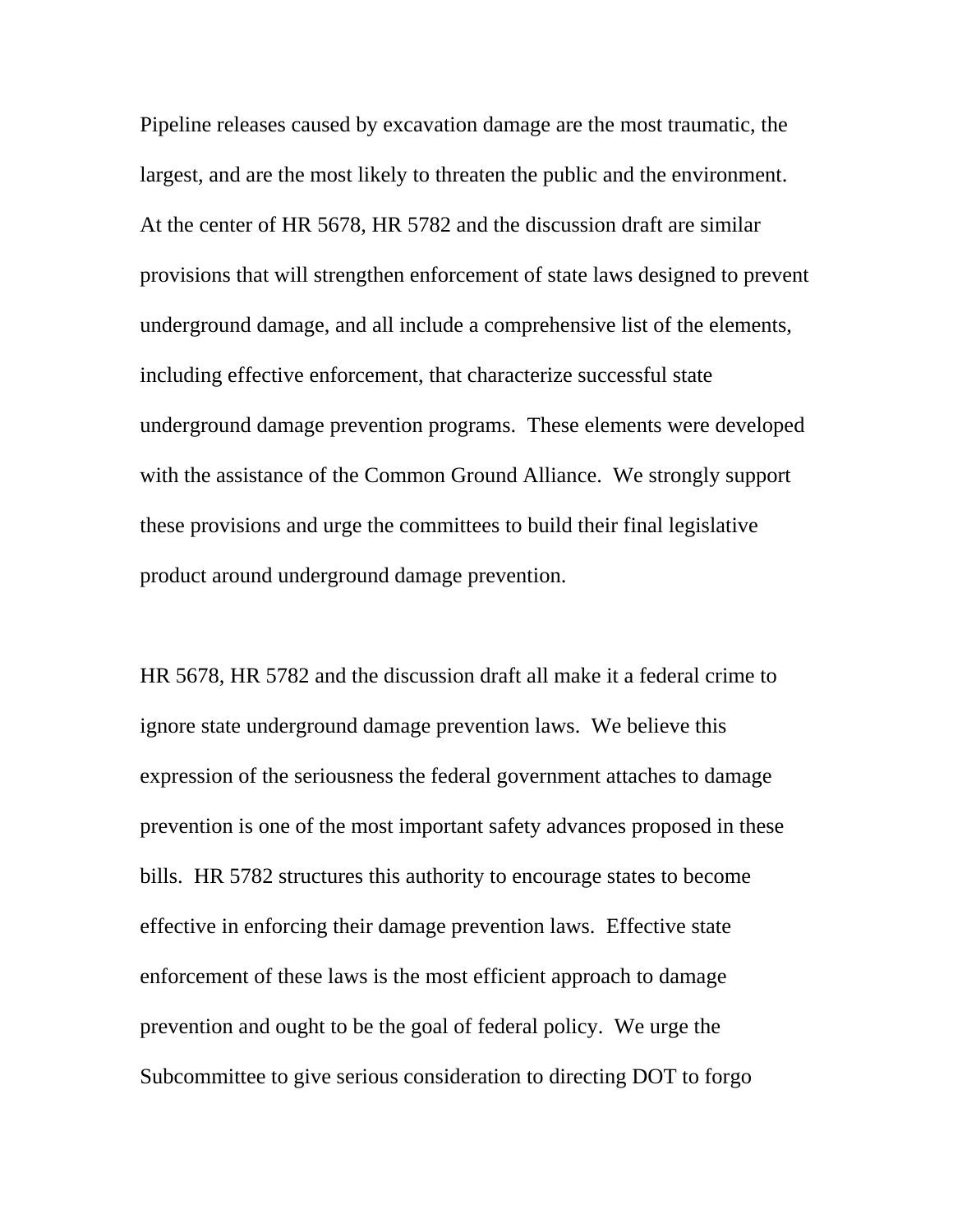federal action where DOT determines state laws are being adequately enforced.

There are three distinct steps in damage prevention: notification, prompt and accurate marking, and careful digging with due regard for the markings. HR 5782 and the discussion draft both provide for a balanced federal enforcement impact on the damage prevention process in the sense that both create, with slightly different drafting solutions, a federal cause of action against an operator who fails to respond to a location request or fails to accurately mark the location of a pipeline as well as against an excavator who fails to notify the one-call system or disregards location information or markings. We support this balance.

## Common Ground Alliance

As noted at the beginning of my testimony, I serve as the Common Ground Alliance Board member for the oil pipeline industry. The CGA is one of the best things that has happened in pipeline safety in many years. Industry stakeholders support the CGA financially and in return receive value that couldn't be purchased. CGA provides a forum to work underground damage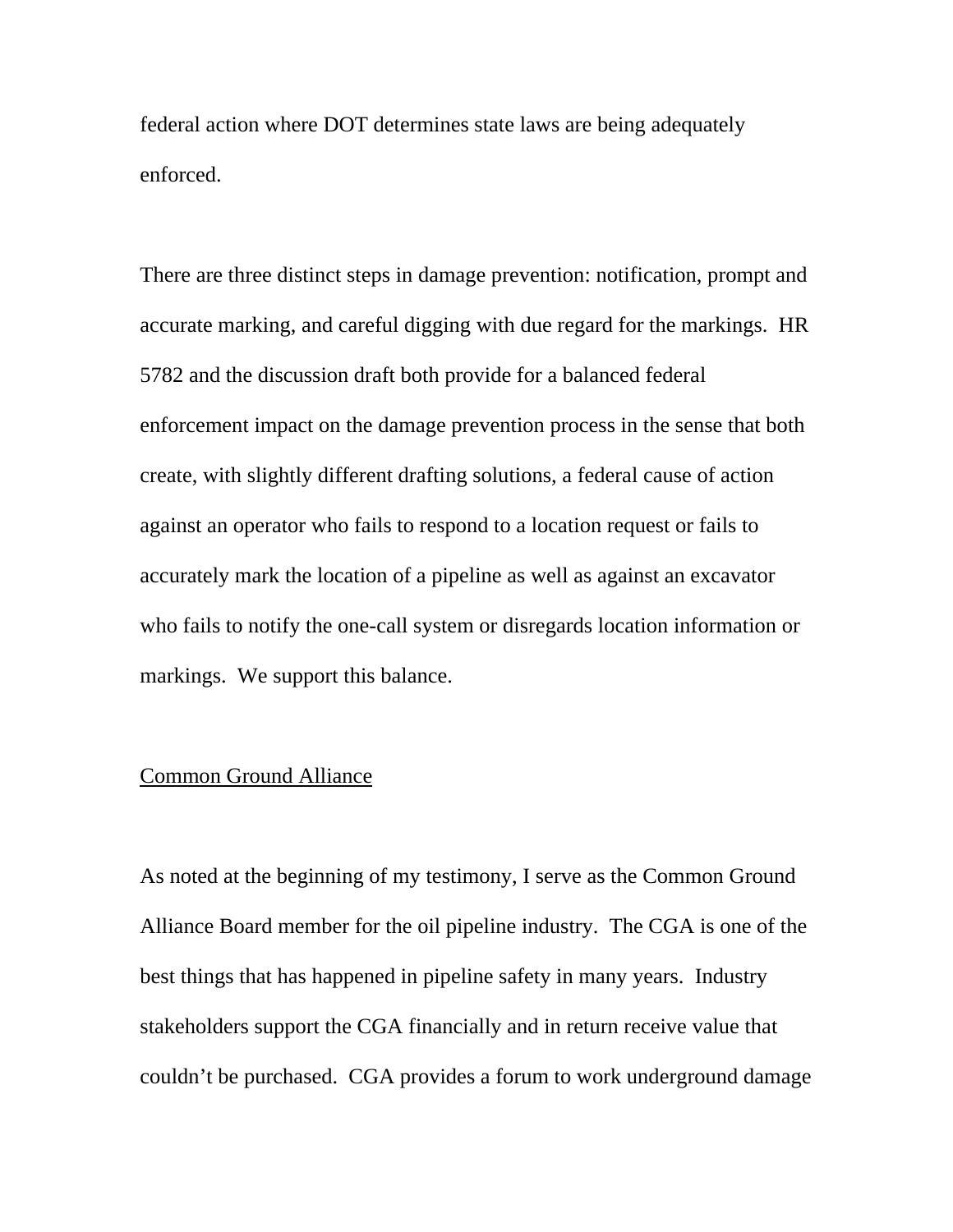prevention issues that simply doesn't exist anywhere else. DOT and other federal agencies with an interest in the underground infrastructure receive value as well, because CGA brings solutions to the table instead of problems. One of CGA's current roles is to lead the public awareness campaign to promote use of the nationwide, toll-free 811 telephone number for one-call notification that was required by the 2002 Act. We believe the legislation you are considering should reauthorize section 6105 of title 49, which authorizes funds that could be used to support CGA and its 811 campaign.

### Low Stress Pipelines

Earlier this year there was a significant leak from a BP Alaska crude oil pipeline on the North Slope operating at or less than 20% of specified minimum yield strength -- low stress. Crude oil from this release covered an approximately two-acre area. Based on API's Pipeline Performance Tracking System, our industry's internal data library on oil pipeline spills, this leak is a statistical anomaly in its size and is not at all typical of releases from low stress pipelines. Nevertheless, this leak shows that anomalies do occur and must be considered in managing the risks pipelines present. That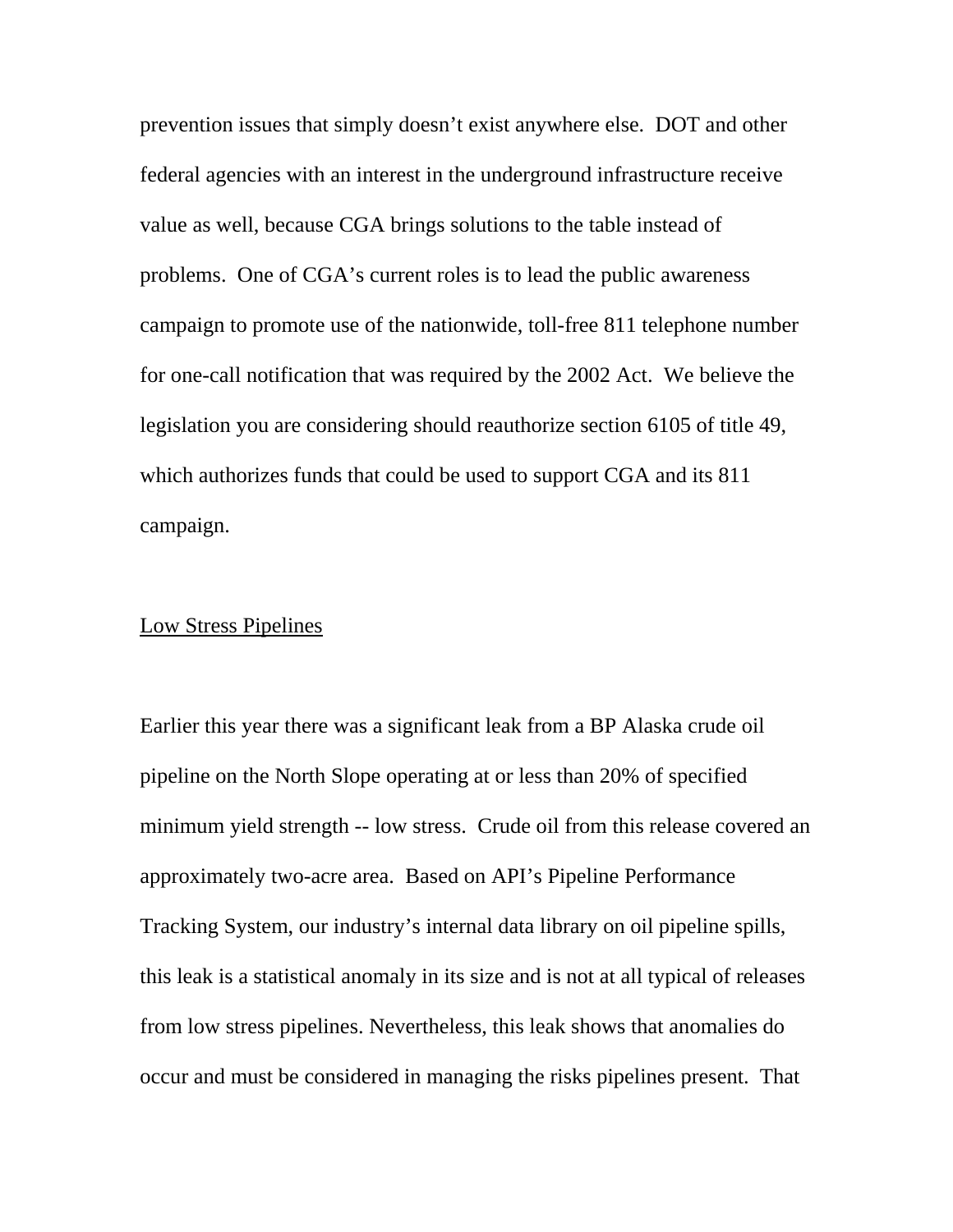pipeline was regulated by the Alaska Department of Environmental Conservation at the time of the accident but was exempt from DOT oversight because it was operating at low stress, did not cross a navigable waterway, was in a rural area and did not transport highly volatile liquids.

HR 5782 and the discussion draft both direct DOT to develop regulations to address low stress pipelines by a date certain. We support these provisions. Each allows DOT the flexibility to craft regulation that addresses risks appropriately. Pipelines operated at low stress are inherently less risky relative to the high stress transmission lines that are the proper principal focus of DOT's pipeline safety program. We would recommend that DOT's regulation of low stress pipelines

- apply to low stress pipelines carrying high volume, as in the case of the line on the North Slope that leaked,
- follow the DOT's consistent risk-based policy of focusing an appropriate level of protection on areas where the consequences of a spill are high,
- choose measures of protection that address the actual risks presented and
- take care to balance costs and benefits.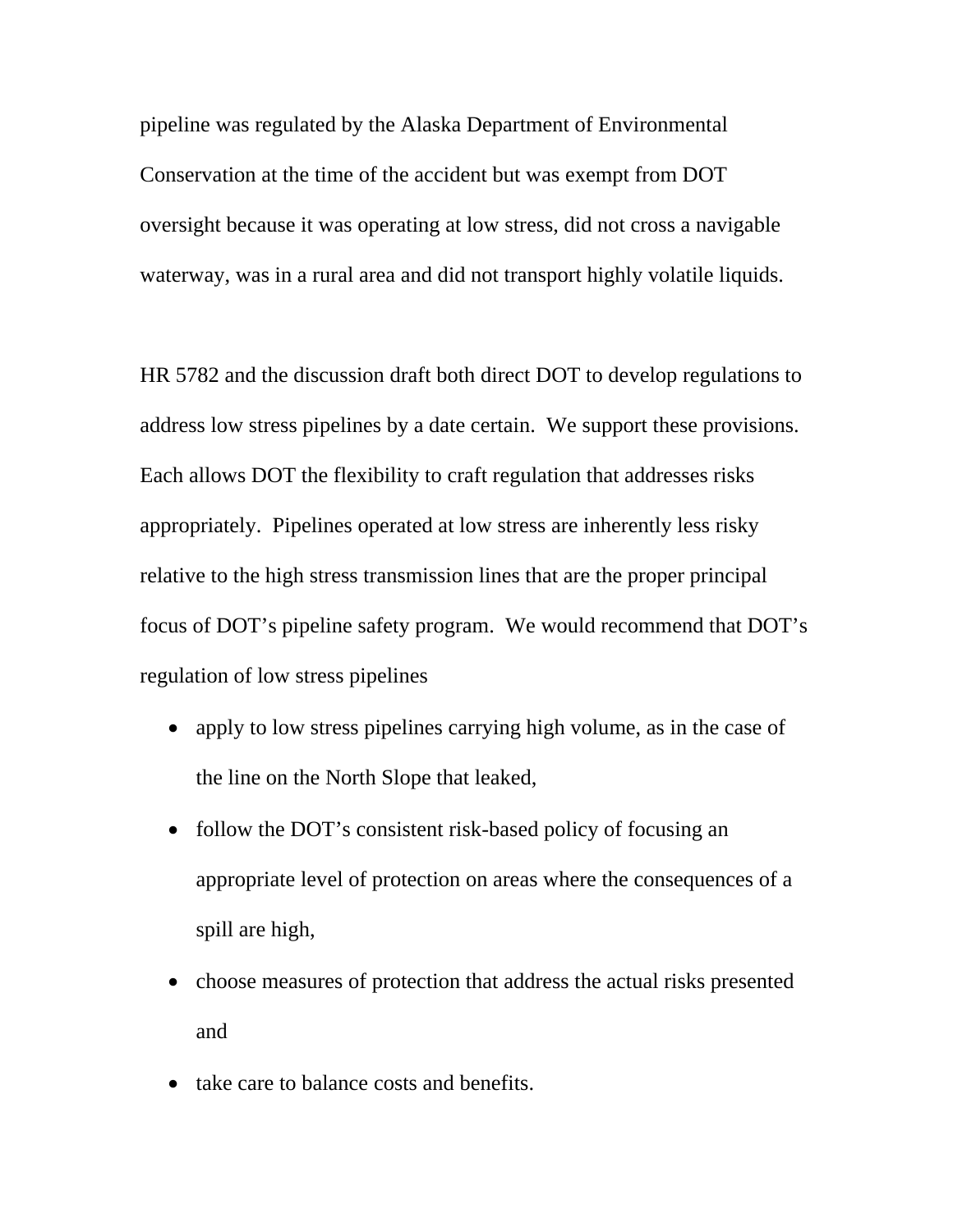We have provided DOT with an outline describing a structure for regulating low stress pipelines. DOT can put low stress pipeline regulations in place using elements its successful integrity management regulations, and has begun the administrative process to do this. Existing legislative authority is adequate, but the setting of a date for completion of the process in legislation will ensure all interested parties that DOT will act in a timely manner.

#### Safety Orders

The Subcommittee draft contains a provision similar to one in the Administration's bill, HR 5678, that modifies DOT's current authority to issue mandatory orders to pipeline operators. Subsection (l) was added to section 60117 of title 49 by the Pipeline Safety Improvement Act of 2002 to allow DOT to issue a "safety order" to an individual operator in situations that appear to require action, but do not rise to the level of danger implied in a "hazardous facility" designation under section 60112, the principal authority available to DOT to order actions by an operator. The intent in 2002, as we understand it, was to provide DOT with an enforcement tool with a lower threshold that would not require DOT to first declare that an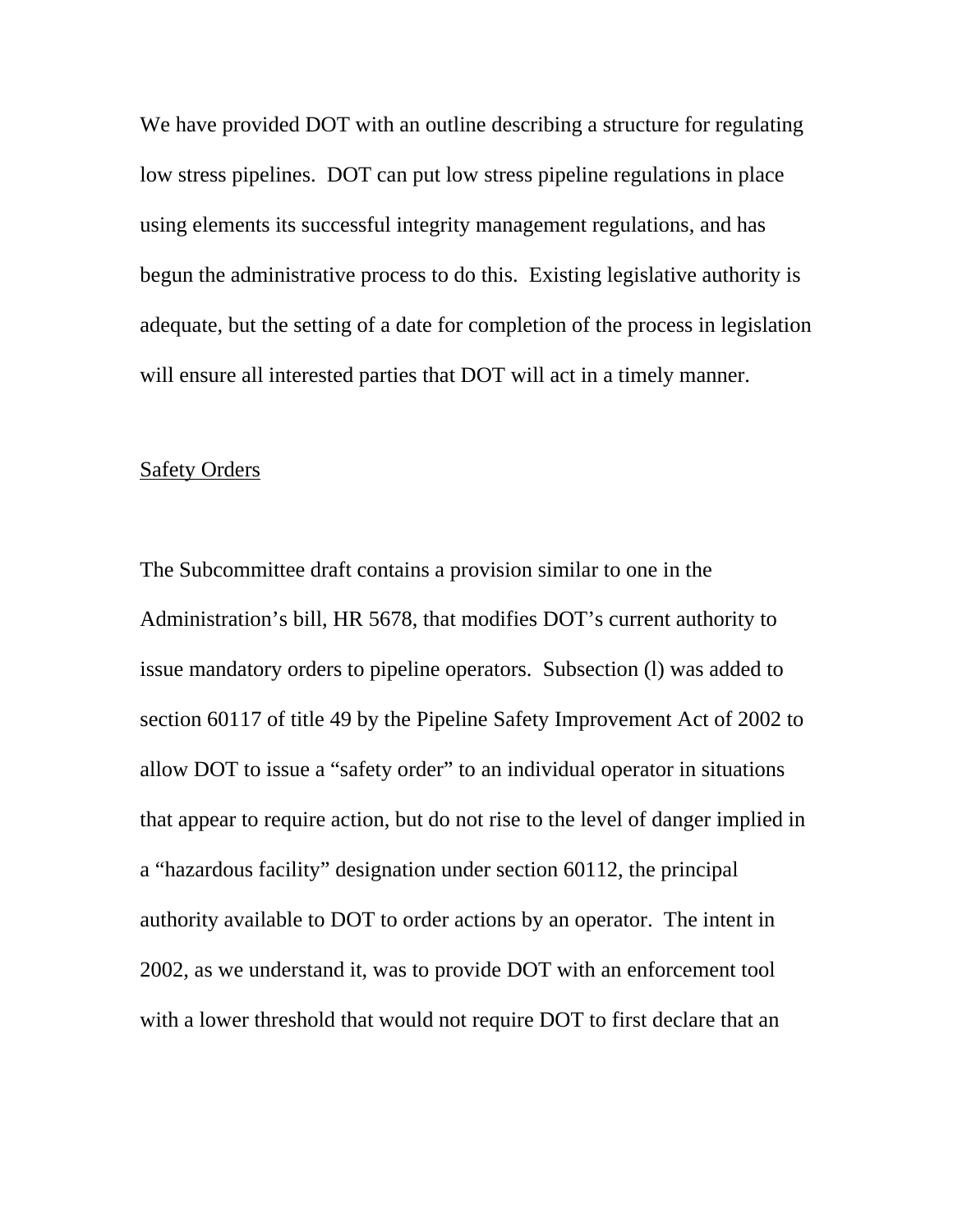operator's facility "is or would be hazardous" before actions would be required of the operator that could be documented in the public record.

The discussion draft and HR 5678 both add to section 60117(l) a welcome notice requirement and opportunity for a hearing at DOT before any order could be issued. Ensuring a modicum of due process addresses a significant omission in the 2002 Act. However, both provisions go on, in effect, to eliminate the due process benefit by practically abolishing any threshold or burden of proof for DOT in triggering a safety order. The Secretary of Transportation may order an operator to make possibly extensive expenditures on all or a portion of the operator's system to address "any condition that poses a risk" based on any "factors the Secretary considers appropriate".

We appreciate DOT's desire to develop an enforcement tool to document and address situations where DOT and the operator can identify conditions that are not yet severe but may become so. However, the proposal in HR 5678 and the discussion draft goes too far in the direction of permitting the possibility of arbitrary action against an individual operator who has violated no DOT regulation. Under these provisions an operator would be virtually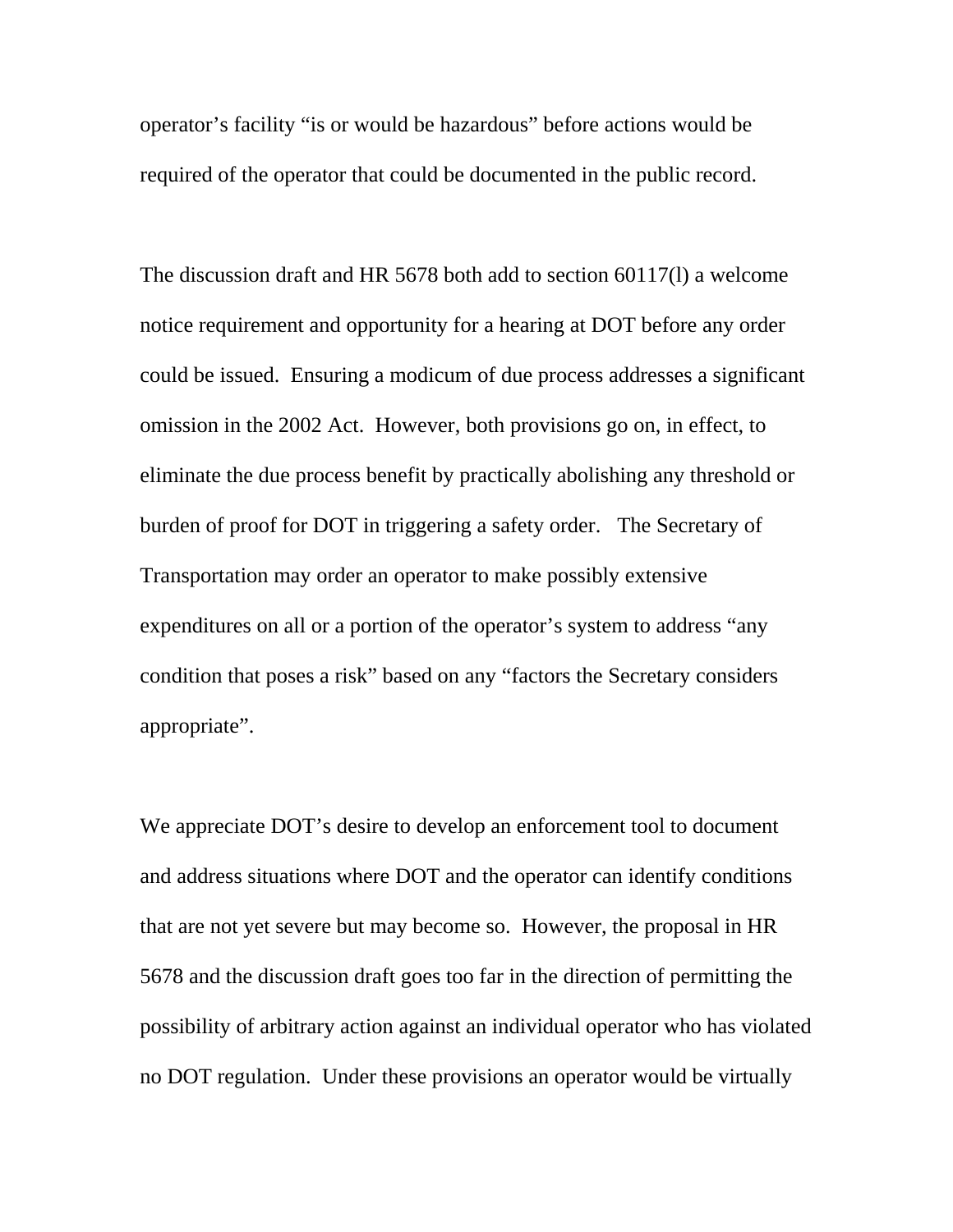powerless to contest effectively any DOT requirement to make what the operator believes to be unnecessary expenditures of scarce resources to address questionable risks.

We would like to work with the Subcommittee to develop a provision that provides DOT what it needs in terms of documentation of its interactions with operators about needed safety improvements, but which contains the proper protections to ensure that any actions ordered in fact are justified, prudent and represent real safety improvements. We would also want to be sure that such orders to individual operators do not become a substitute for appropriately crafted regulations that apply to all operators.

# Enforcement Transparency

Section 2(j) of the discussion draft requires DOT to post on a website monthly information about pipeline enforcement actions taken by the Secretary or the Pipeline and Hazardous Materials Safety Administration. Enforcement information is made publicly available by DOT for other modes regulated by the Department. We have no objection to this proposal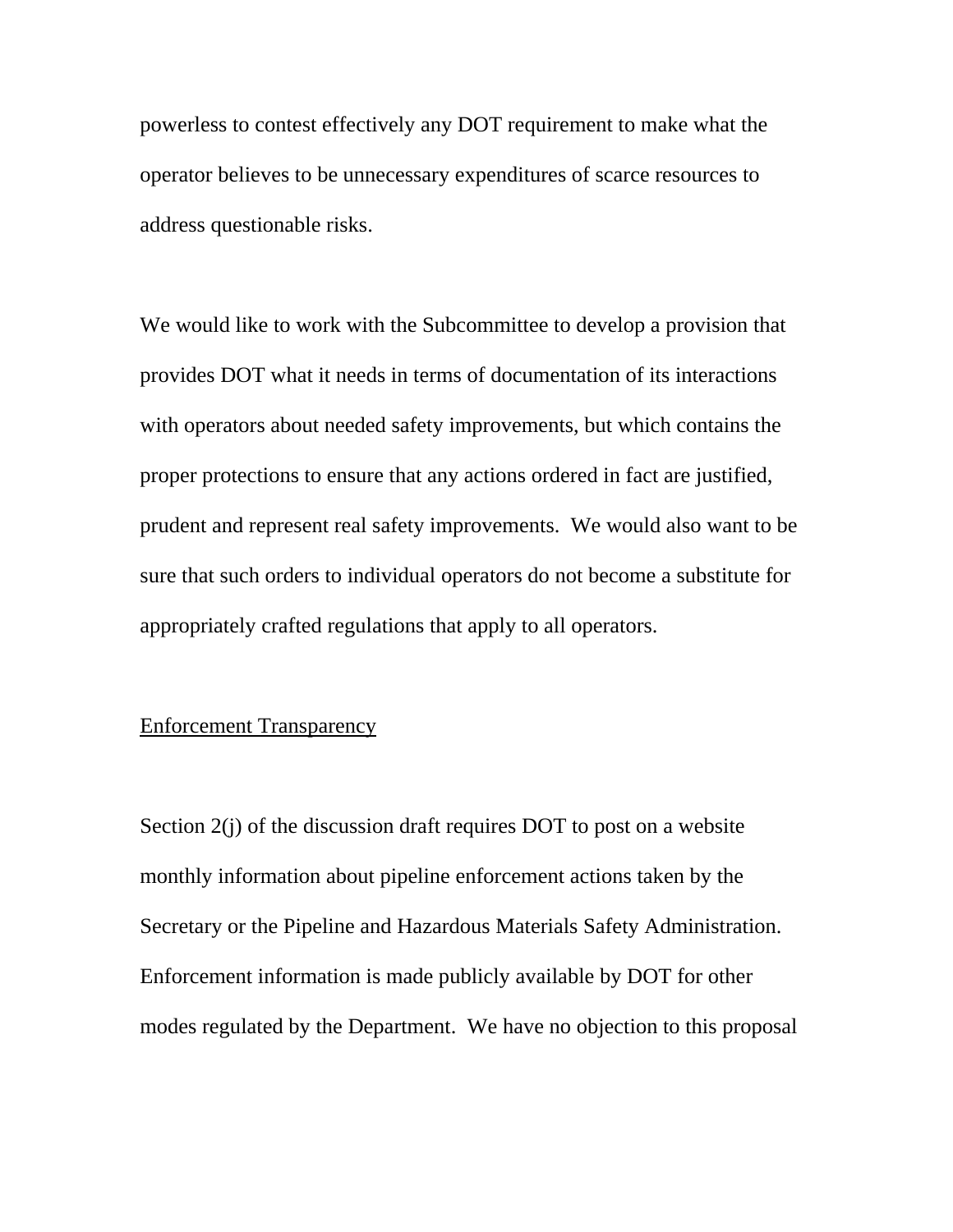as long as the normal due process and confidentiality attaching to negotiation and settlement of cases is preserved.

### Other Provisions

My comments today have not addressed every provision of every proposal. Most of the provisions I have not discussed appear acceptable or do not directly affect the oil pipeline industry. We will continue to analyze the legislation and make our views available to those working on the legislation. The oil pipeline industry wants to work constructively with Congress, DOT and interested parties to achieve a compromise among the various legislative approaches that are offered that can achieve the broadest possible support. Our goal should be enactment of a bill this year that will reauthorize the pipeline safety program for several years – we suggest at least 5 years -- to guarantee as much certainty as possible to DOT, the affected industry and the public regarding the rules governing the safety oversight of our national pipeline infrastructure. That goal is within our reach if we all can continue to work together.

#### Closing